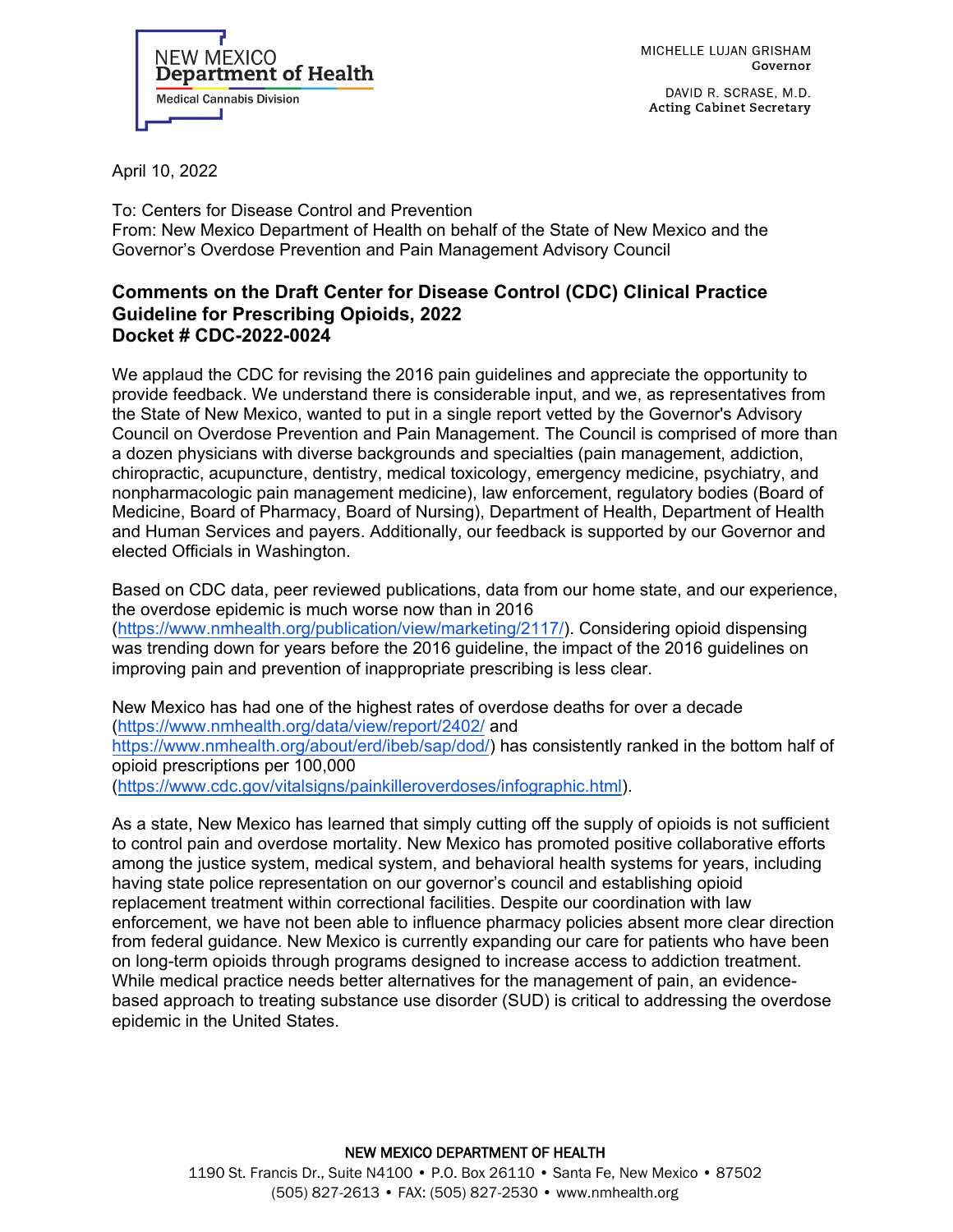The comments have been structured with four main points:

- A summary of the report conforming to the word limits of major journals is needed to make the Guidelines more easily understood while highlighting substantial changes.
- Limits or disruption of prescription opioids for pain and substance use disorder are causing negative consequences to patients.
- Legacy patients or patients who have been on opioids longer than three months should be addressed in the CDC guideline.
- CDC should provide a support strategy for appropriate prescribing and dispensing while mitigating supply chain issues; this should include guidance for pharmacies to maintain an adequate supply of both opiates and buprenorphine, reducing issues of delayed access for new patients and disruptions in care for those in continuous treatment.
- Guidance should promote a multidisciplinary approach to pain and pain management.

## **Executive Summary of Guidelines Needed**

It would be very helpful for practicing clinicians if the CDC would include a 2–4-page summary of the guidelines since few clinicians will likely read the guidelines in their entirety. Additional detail in the table of contents would be a practical addition allowing clinicians to find the relevant sections of the guidelines more readily.

As written, the current draft is a detailed, evidenced based review of pain management with a focus on opioids. Although the breadth and detail of the content may serve as a useful reference, it is beyond what most prescribers are willing to read and understand. Additionally, insurance companies, patients, families, nurses, pharmacists, and many others have an interest and want to understand what the CDC is recommending.

# **Supply-Chain Shortages**

Providers and patients in New Mexico have had and are still experiencing barriers to getting timely access to prescribed opioid medications from pharmacies. These problems have resulted in overdose, use of illicit street substances, frustration by patients and clinicians, untreated pain, and uncomfortable withdrawal symptoms. We have been unable to resolve these issues with pharmacies despite years of work and the backing of multiple regulatory boards, the Department of Health, and many clinicians expressing the same concerns.

These problems started shortly after release of the CDC's 2016 guideline. Among the first groups to highlight the problem publicly was the University of New Mexico's (UNM) Pain Clinic. UNM's pain clinic is the only academic pain clinic in the state and maintains an Accreditation Council for Graduate Medical Education (ACGME) accredited pain fellowship. Other pain clinics are experiencing the same problem. In addition to pain clinics, patients on buprenorphine for SUD are also experiencing shortages regularly in practice across the state. In an unpublished survey, aimed at academic boarded addiction medicine providers, all providers reported multiple patients had problems filling their buprenorphine prescriptions. In addiction medicine, patients are evaluated at the end or on the last day of their prescription and those at highest risk of relapse are given a week or less. In the same survey aimed at the academic addiction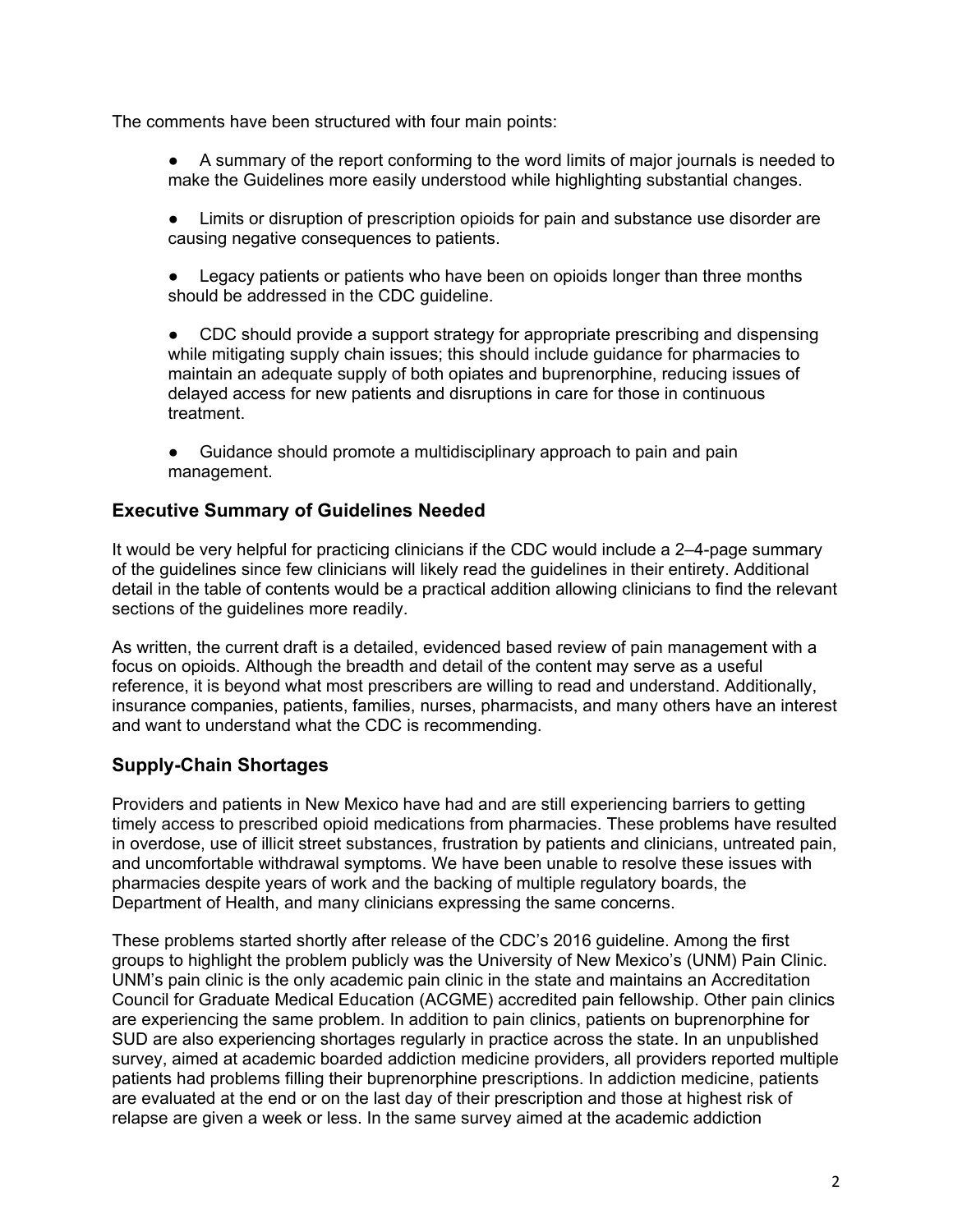providers, providers reported cases of opioid overdose, relapse, use of illicitly sourced substances, worsening of the patient provider relationship, and opioid withdrawal.

To understand the problem and to seek a solution, we sought guidance from the DEA. The DEA indicated that they do not see any barriers to pharmacies maintaining adequate medication supplies and expressed a willingness to talk with pharmacies. The New Mexico Board of Pharmacy has also explained they are fully supportive of patients receiving appropriately prescribed medications for opioid use disorder (MOUD). When the Department of Health Pharmacist approached a chain pharmacy, he was welcomed locally, but told any discussions would need to be with the corporate legal office and no further information about why was given.

Some large chain pharmacies stated they were following the 2016 Guideline or said they were only provided a limited supply and needed to ration. We feel this is unethical to place community pharmacists in the position of deciding who will get their limited supply of opioid pain pills, as they have not performed history and physicals on patients and yet are now being asked to figure out rationing strategies. While we understand medication shortages are commonplace in medicine, these shortages are occurring across the state, with dozens of pharmacies, over years, and commonly when FDA is reporting no shortage. It seems like this is a deliberate choice on the part of the chain pharmacies that has significant negative effects on patients.

The CDC guidelines should include a section for guidance for individual pharmacies and large chains on how to monitor for inappropriate prescribing by physicians and inappropriate dispensing by pharmacies while still maintaining availability of these medications when they are being appropriately prescribed. There should be consequences for pharmacies found to be inappropriately dispensing or physicians who are inappropriately prescribing. Patients found to be diverting, doctor shopping, or other concerning behavior should be screened for SUD and other conditions. If they are found to be selling the medications, there should be consequences for that. However, the current strategy of simply limiting availability of opioid pain pills across the board causes significant harm to patients and has never been shown to be of benefit.

We acknowledge and appreciate in the 2022 guidelines the removal of opioid dosing limits. This could go a long way to influence historical pharmacy and payer policies that introduce significant barriers to access.

### **Legacy patients/inherited patients**

The guidelines must address legacy patients (patients who have been on long-term prescribed opioids for chronic pain) and, for whatever reason, are no longer able to obtain medications from their provider. The last few years have seen many of these patients have their opioids discontinued, often by clinicians or insurance companies mistakenly applying portions of the earlier guidelines to these patients. This has resulted in many tragic outcomes, including overdose, substance use disorder, suicide, leaving many patients with severe, untreated pain, and even health care providers being murdered.

A recent article in the New England Journal of Medicine (Coffin, P., and Barreveld, A. *New England Journal of Medicine*, 2022 [https://pubmed.ncbi.nlm.nih.gov/35148038/\)](https://pubmed.ncbi.nlm.nih.gov/35148038/) outlined some of the issues associated with inherited patients very well. Many of these patients have been on chronic opioids for years, if not decades. These patients must be treated differently, because their long exposure to opioids has caused multiple changes in how their body responds to both pain and to opioids. Improperly applying guidelines intended for patients who are opioid-naive can have devastating outcomes. It is dangerous for an opioid-tolerant patient to abruptly stop opioids. Unfortunately, the data is extremely limited involving legacy patients. In the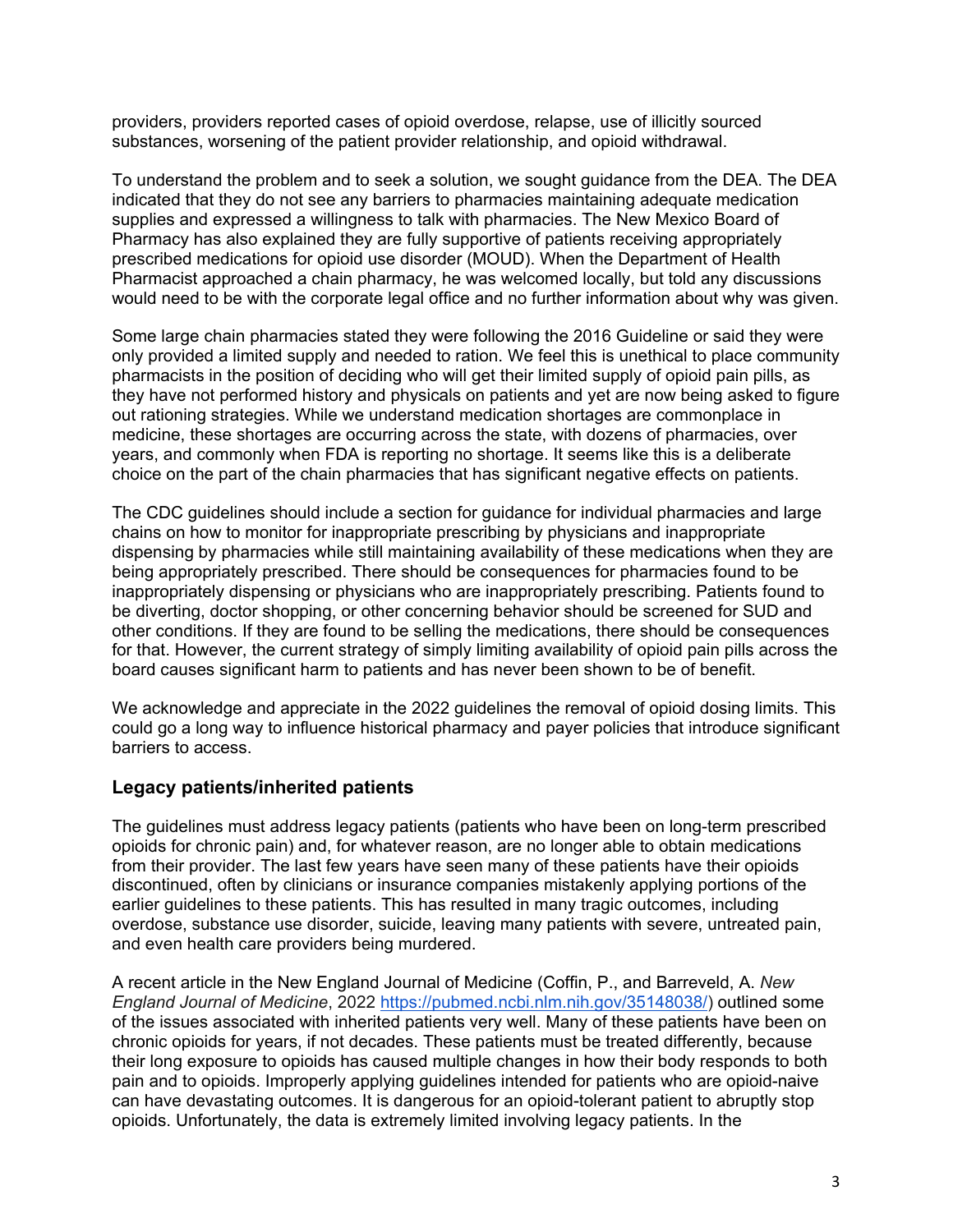consideration of lack of data, it is essential to have expert recommendations. The best approach should involve the patient in the decision making and include developing other treatment programs for control of pain. At a minimum, the CDC should issue recommendations recognizing the harm in abruptly stopping or discontinuing opioids in patients who have been on opioids for several months or years.

Guidelines for addressing this should include the following:

1) Definition of a legacy patient. This should include length of time on opioids, dosage of opioids, and presence of tolerance/physical dependence. The definition should be as broad as possible and include all patients who have been on long-term prescribed opioids for chronic pain and have developed some degree of dependence.

 **Proposed definition:** A legacy patient is a patient who has been prescribed a regular dose of an opioid pain medication by a medical provider for over 3 months.

2) Proper evaluation of a legacy patient.

A. All patients should be evaluated for opioid use disorder.

B. Past work-up for pain should be reviewed. If the work up is incomplete, not documented, or if there are new issues, further workup should be performed.

C. Consider a collaborative care team approach. For example, the team might include pain management, PT/OT, PM&R, acupuncture, chiropractic, mental health for depression and anxiety, and clinical pharmacist.

3) Guidelines for weaning/discontinuation. The guidelines need to include whether every patient should be weaned, and if so, how it should be done. It should also include the risks of weaning pain medications.

> A. Clinicians need to discuss possible weaning with every patient and how that decision will be made. The discussion should include the following:

1. The potential risks of high dose opioids, including risk of overdose, risk of opioid use disorder, and sleep apnea. There are also substantial side effects, including constipation and drowsiness.

2. The potential benefits of weaning/discontinuing opioids, including improvement or resolution of opioid-induced hyperalgesia if the patient is on a high dose of opioids and decreased risks of the above side effects.

3. The potential benefits of including non-pharmacological treatments in the opioid weaning schedules including acupuncture (Liu, et. al. *Cellular and Molecular Neurobiology*, 2009 [www.ncbi.nlm.nih.gov/pmc/articles/PMC3689320\)](http://www.ncbi.nlm.nih.gov/pmc/articles/PMC3689320) and chiropractic utilization.

4. The potential risks of weaning, including risk of risk of suicide and overdose (Hallvik et al. *Pain*, 2022 [https://psnet.ahrq.gov/issue/patient](https://psnet.ahrq.gov/issue/patient-outcomes-after-opioid-dose-reduction-among-patients-chronic-opioid-therapy)[outcomes-after-opioid-dose-reduction-among-patients-chronic-opioid-](https://psnet.ahrq.gov/issue/patient-outcomes-after-opioid-dose-reduction-among-patients-chronic-opioid-therapy)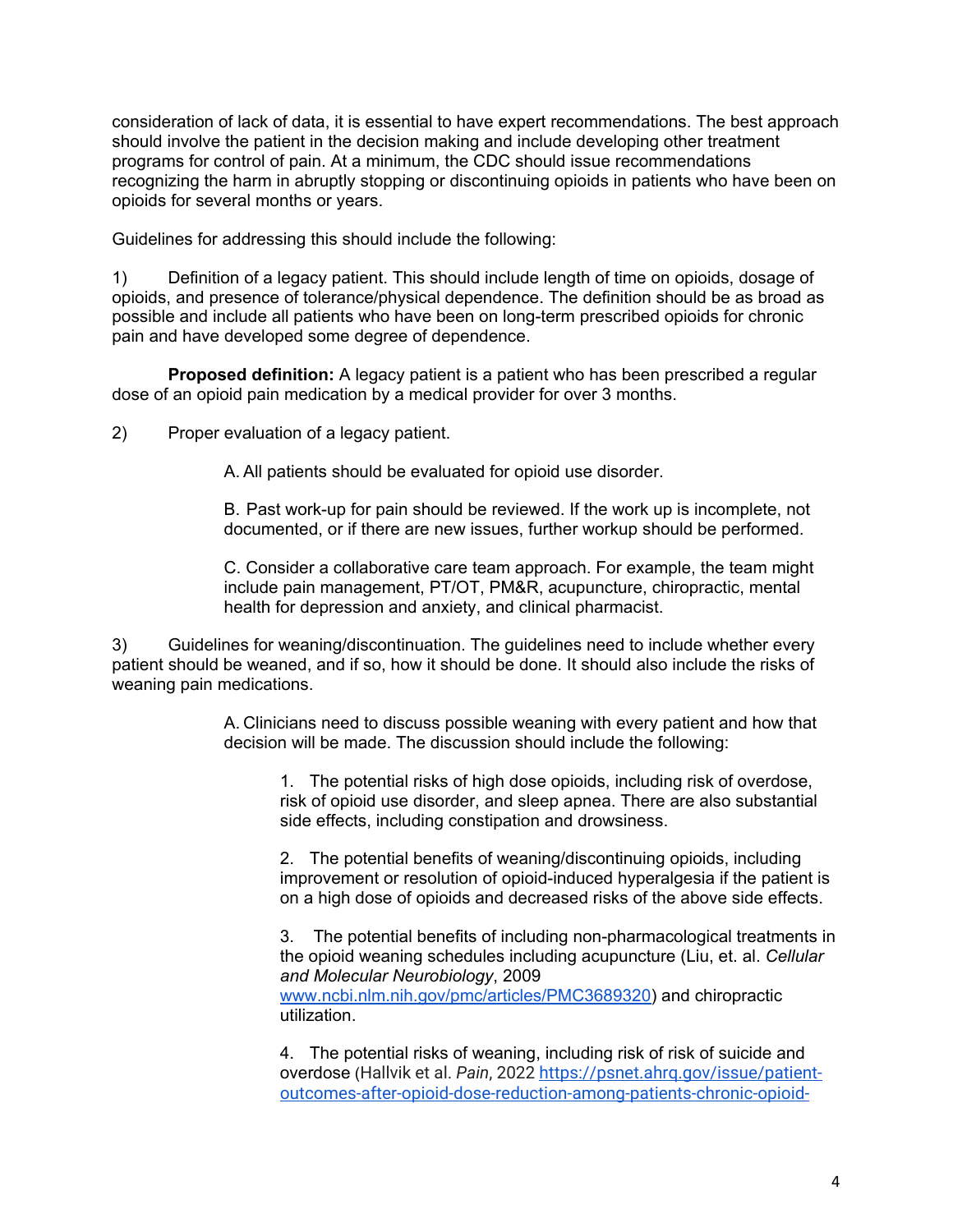[therapy\)](https://psnet.ahrq.gov/issue/patient-outcomes-after-opioid-dose-reduction-among-patients-chronic-opioid-therapy) and the risk of mental health crisis (Agnoli, A., et al. *JAMA,* 2021 [https://pubmed.ncbi.nlm.nih.gov/34342618/\)](https://pubmed.ncbi.nlm.nih.gov/34342618/).

B. The patient needs to be included in any decision to wean opioids.

C. The risks of tapering are higher with a longer course of opioids (Agnoli et al.).

D. The risks of abrupt withdrawal are worse than gradually discontinuing (Agnoli et al.).

E. A longer time of weaning is associated with fewer adverse events (Mark, T.L., Parish, W. *J Subst Abuse Treat,* 2019 [https://psnet.ahrq.gov/issue/opioid](https://psnet.ahrq.gov/issue/opioid-medication-discontinuation-and-risk-adverse-opioid-related-health-care-events)[medication-discontinuation-and-risk-adverse-opioid-related-health-care-events\)](https://psnet.ahrq.gov/issue/opioid-medication-discontinuation-and-risk-adverse-opioid-related-health-care-events).

F. The decision to wean opioids should never be based solely on the patient's MME.

G. The clinician should attempt to maintain a therapeutic relationship with the patient regardless of the decision about weaning. If a therapeutic relationship cannot be maintained, the clinician should offer to assist the patient in finding and transferring care to another provider. The clinician does not need to refer to a provider who will continue opioids if the clinician does not feel it is safe.

4) Guidelines for patients who are found to have opioid use disorder.

A. All patients should be given a prescription for naloxone. This is required by law in New Mexico and many other states if a patient is prescribed opioids.

1. New Mexico requires medical providers educate individuals who are initially prescribed an opioid analgesic on the use of opioid antagonists, such as naloxone, and to provide this education annually to any patient prescribed an opioid analgesic. The medical provider is also required to provide a prescription for an opioid antagonist to any individual who is prescribed five days or more of an opioid analgesic and include written information on administration of the opioid antagonist and information on calling 911 when an opioid antagonist is administered (NMSA 24-2D-7) [https://nmonesource.com/nmos/nmsa/en/item/4384/index.do?zoupio](https://nmonesource.com/nmos/nmsa/en/item/4384/index.do?zoupio-debug#!fragment/zoupio-_Toc79147737/(hash:(chunk:(anchorText:zoupio-_Toc79147737),notesQuery:)[debug#!fragment/zoupio-](https://nmonesource.com/nmos/nmsa/en/item/4384/index.do?zoupio-debug#!fragment/zoupio-_Toc79147737/(hash:(chunk:(anchorText:zoupio-_Toc79147737),notesQuery:)

[\\_Toc79147737/\(hash:\(chunk:\(anchorText:zoupio-](https://nmonesource.com/nmos/nmsa/en/item/4384/index.do?zoupio-debug#!fragment/zoupio-_Toc79147737/(hash:(chunk:(anchorText:zoupio-_Toc79147737),notesQuery:)

[\\_Toc79147737\),notesQuery:'',searchQuery:naloxone,searchSortBy:RELE](https://nmonesource.com/nmos/nmsa/en/item/4384/index.do?zoupio-debug#!fragment/zoupio-_Toc79147737/(hash:(chunk:(anchorText:zoupio-_Toc79147737),notesQuery:) [VANCE,tab:search\)\)](https://nmonesource.com/nmos/nmsa/en/item/4384/index.do?zoupio-debug#!fragment/zoupio-_Toc79147737/(hash:(chunk:(anchorText:zoupio-_Toc79147737),notesQuery:)

2. New Mexico requires individuals released from correctional facilities who have been diagnosed with opioid use disorder be provided with education about opioid use and overdose prevention. The individual is also provided with an opioid antagonist as funding permits, and a prescription for an opioid antagonist (NMSA 33-2-51) [https://nmonesource.com/nmos/nmsa/en/item/4396/index.do?zoupio-](https://nmonesource.com/nmos/nmsa/en/item/4396/index.do?zoupio-debug#!fragment/zoupio-_Toc88059602/(hash:(chunk:(anchorText:zoupio-_Toc88059602),notesQuery:)

[debug#!fragment/zoupio-](https://nmonesource.com/nmos/nmsa/en/item/4396/index.do?zoupio-debug#!fragment/zoupio-_Toc88059602/(hash:(chunk:(anchorText:zoupio-_Toc88059602),notesQuery:)

[\\_Toc88059602/\(hash:\(chunk:\(anchorText:zoupio-](https://nmonesource.com/nmos/nmsa/en/item/4396/index.do?zoupio-debug#!fragment/zoupio-_Toc88059602/(hash:(chunk:(anchorText:zoupio-_Toc88059602),notesQuery:)

[\\_Toc88059602\),notesQuery:'',searchQuery:naloxone,searchSortBy:RELE](https://nmonesource.com/nmos/nmsa/en/item/4396/index.do?zoupio-debug#!fragment/zoupio-_Toc88059602/(hash:(chunk:(anchorText:zoupio-_Toc88059602),notesQuery:) [VANCE,tab:search\)\)](https://nmonesource.com/nmos/nmsa/en/item/4396/index.do?zoupio-debug#!fragment/zoupio-_Toc88059602/(hash:(chunk:(anchorText:zoupio-_Toc88059602),notesQuery:)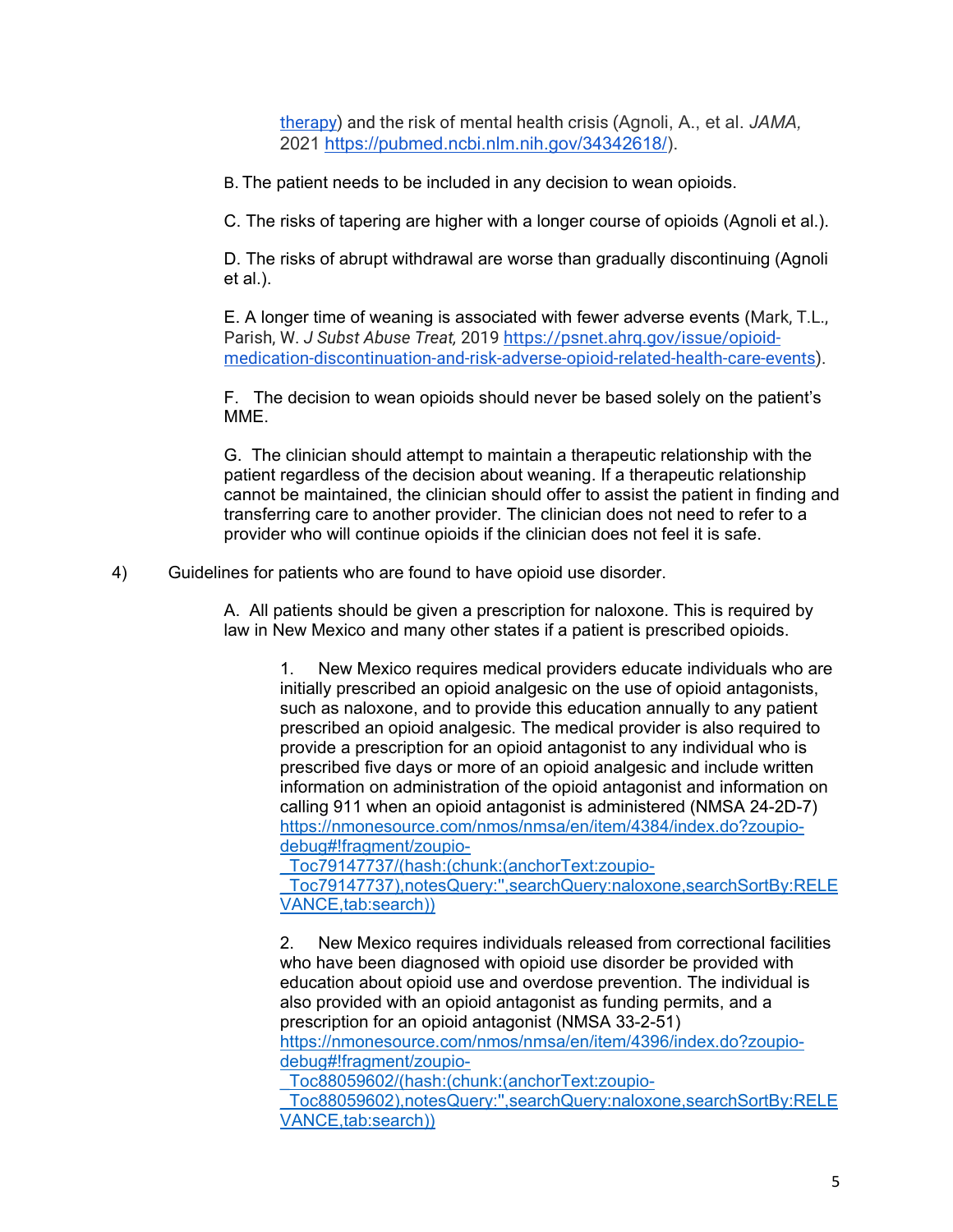B. If possible, these patients should be transitioned to methadone (OTP), buprenorphine, or naltrexone. The provider should follow guidance from the FDA package insert of DATA 2000 approved course to start a patient on buprenorphine.

C. If buprenorphine or methadone is not available in a patient's community, the clinician needs to weigh the risk of overdose or worsening opioid use disorder with continuation of opioids versus the risk of abrupt discontinuation of opioids, including the increased risk of overdose, as noted above (Mark and Parish, Hallvik et al.). The provider should consider in-patient treatment for patients who are found to be at high risk for overdose. Telehealth options should also be considered. If the decision is made to wean or discontinue opioids, mitigation treatment with non-opioid medications should be used.

D. Risk factors for overdose include being aged 75 years or older, being male, receiving Medicaid or Medicare Advantage coverage, having a comorbid substance use disorder or depression, and having medical comorbidities. Prescription-related risk factors included an initial prescription of oxycodone or tramadol, concurrent use of benzodiazepines and other CNS depressants, and filling opioid prescriptions from 3 or more pharmacies (Weiner, S.G., El Ibrahimi, S,, Hendricks, M.A., et al. *JAMA Netw Open,* 2022 [https://pubmed.ncbi.nlm.nih.gov/35089351/\)](https://pubmed.ncbi.nlm.nih.gov/35089351/).

5) Patients on chronic opioids with poor pain relief

A. Clinicians should ensure that all non-opioid measures are fully utilized.

B. Clinicians should evaluate for and discuss opioid-induced hyperalgesia and that transitioning to buprenorphine (Induru, R.R., Davis, M.P. *Am J Hosp Palliat Care,* 2009 [https://pubmed.ncbi.nlm.nih.gov/19666890/\)](https://pubmed.ncbi.nlm.nih.gov/19666890/) or methadone (Lee M., Silverman S.M., et. al. *Pain Physician*, 2011 [https://pubmed.ncbi.nlm.nih.gov/21412369/\)](https://pubmed.ncbi.nlm.nih.gov/21412369/) or weaning off opioid medications may improve patient's pain. Methadone and buprenorphine are more effective for pain when dosed 3-4 times daily. Methadone should not be used to treat acute pain, as it has a long duration of action. Methadone can be slowly titrated up. If a clinician suspects opioid use disorder, they should not prescribe methadone outside of a methadone clinic.

6) Adjunctive treatment

A. Providers should encourage adjuvant treatments discussed in the earlier CDC guideline. However, if a patient feels they are getting good relief from their current regimen, opioids should not be discontinued if patients decline other medications.

7) What should a provider do about concurrent use of risky medications with opioids, including benzodiazepines, illicit opioids, alcohol, and other illicit substances?

> A. Patients on prescribed benzodiazepines should be encouraged to wean either the benzodiazepine or the opioid.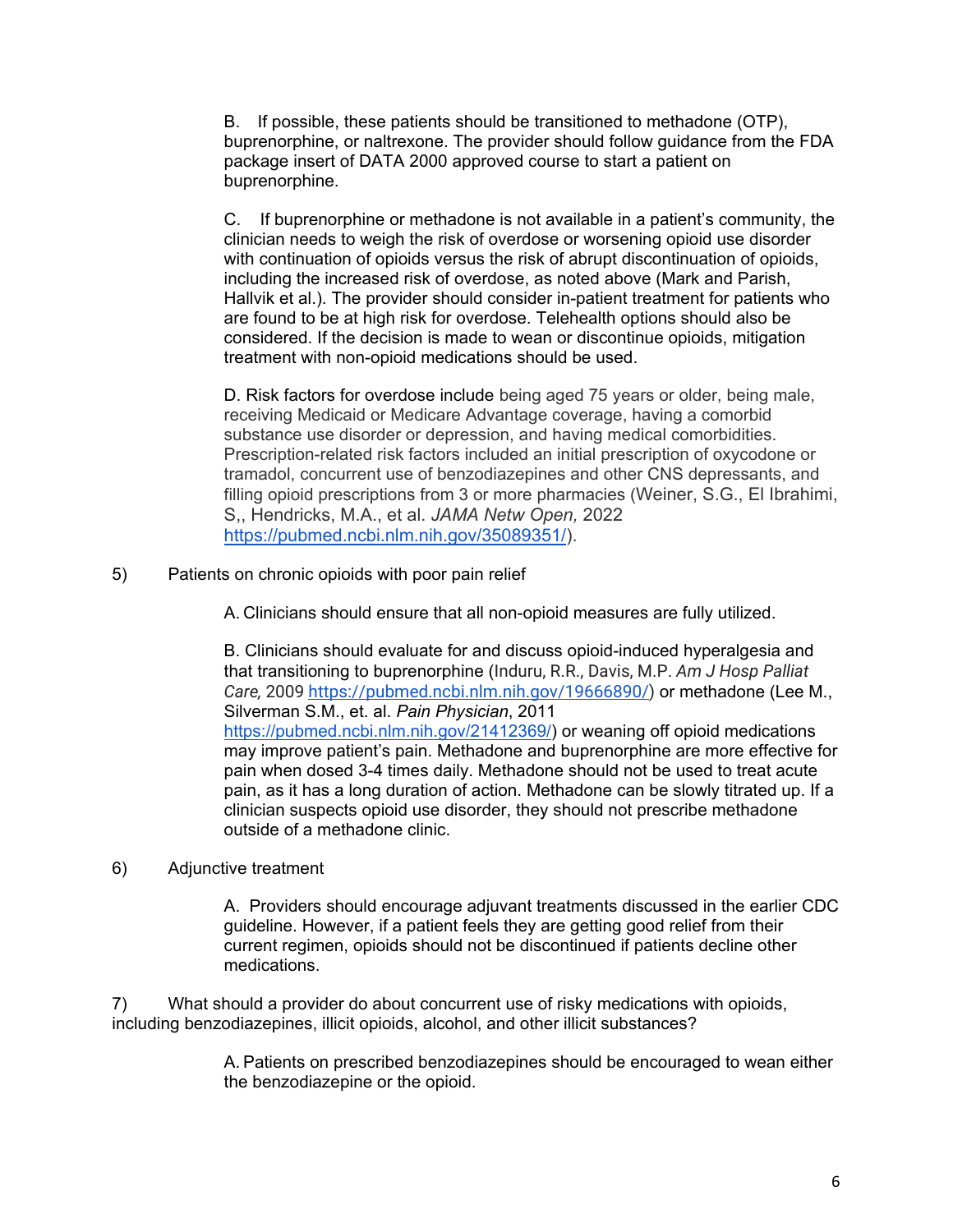B. Patients using illicit substances need to be closely evaluated for substance use disorder and risk of overdose. Clinicians should consider changing to buprenorphine or referring for methadone if appropriate.

8) Recommendations of treatment of acute pain/procedural pain in patients on long-term opioids

### **Telehealth**

There are major challenges in access to expert care among minorities and those in rural regions. The CDC guideline should address increasing access to expertise for both pain and SUD's while emphasizing underserved populations. While we prefer local clinicians who the patients may interact with, they may not have the training and expertise. Telehealth has been shown as an effective means of connecting experts with patients in underserved areas.

The only references to telehealth in the proposed guidelines are:

On page 120, #7 "Clinicians should evaluate...", under "Implementation Considerations" on page 121 (and again on 123) it states, "In practice contexts where virtual visits are part of standard care (e.g., in remote areas where distance or other context makes follow-up visits challenging), follow-up assessments that allow the clinician to communicate with and observe the patient through telehealth modalities may be conducted."

On page 166, within the section "The areas in need of additional research include but are not limited to" includes this comment "Effective management of patients on high dose opioids: the application of multidisciplinary and multimodal models of pain treatment, and service delivery modalities including telehealth."

We recognize the intention behind the Ryan Haight Act of 2008 which requires an in-person meeting with a patient before the provider can prescribe a controlled substance for the treatment of pain or for treating OUD, but also found its limitations to hinder effective care as New Mexico is primarily designated as "rural" or "frontier", with the challenges associated with service access in those regions. Telehealth services are critical to managing people's healthcare.

We believe that there should be exceptions [1] to the Ryan Haight Act available to providers treating pain, SUD, and related complications from treatments detailed in this CDC guideline allowing underserved populations similar health care opportunities using telehealth as the general population. This could entail an initial evaluation using a mobile unit or telehealth visit when a mobile unit is not available. At minimum, patients should be able to consult remotely with pain and addiction providers from their local physician's office.

Additional guidance from the CDC in support of the March 23, 2022, DEA announcement that they are making permanent the COVID telehealth exceptions to Ryan Haight for OUD treatment might encourage more MOUD telehealth prescribing by primary care providers in resource scarce communities. Additional suggestions, perhaps under the "Areas in need of additional research" would be encouragement for the DEA to consider exceptions and regulations that would allow telehealth options for the initial prescribing of controlled substances for purposes other than OUD. See below for the recent announcement from the DEA:

[https://www.dea.gov/press-releases/2022/03/23/deas-commitment-expanding-access](https://www.dea.gov/press-releases/2022/03/23/deas-commitment-expanding-access-medication-assisted-treatment)[medication-assisted-treatment](https://www.dea.gov/press-releases/2022/03/23/deas-commitment-expanding-access-medication-assisted-treatment)

<https://www.reginfo.gov/public/do/eAgendaViewRule?pubId=202110&RIN=1117-AB40>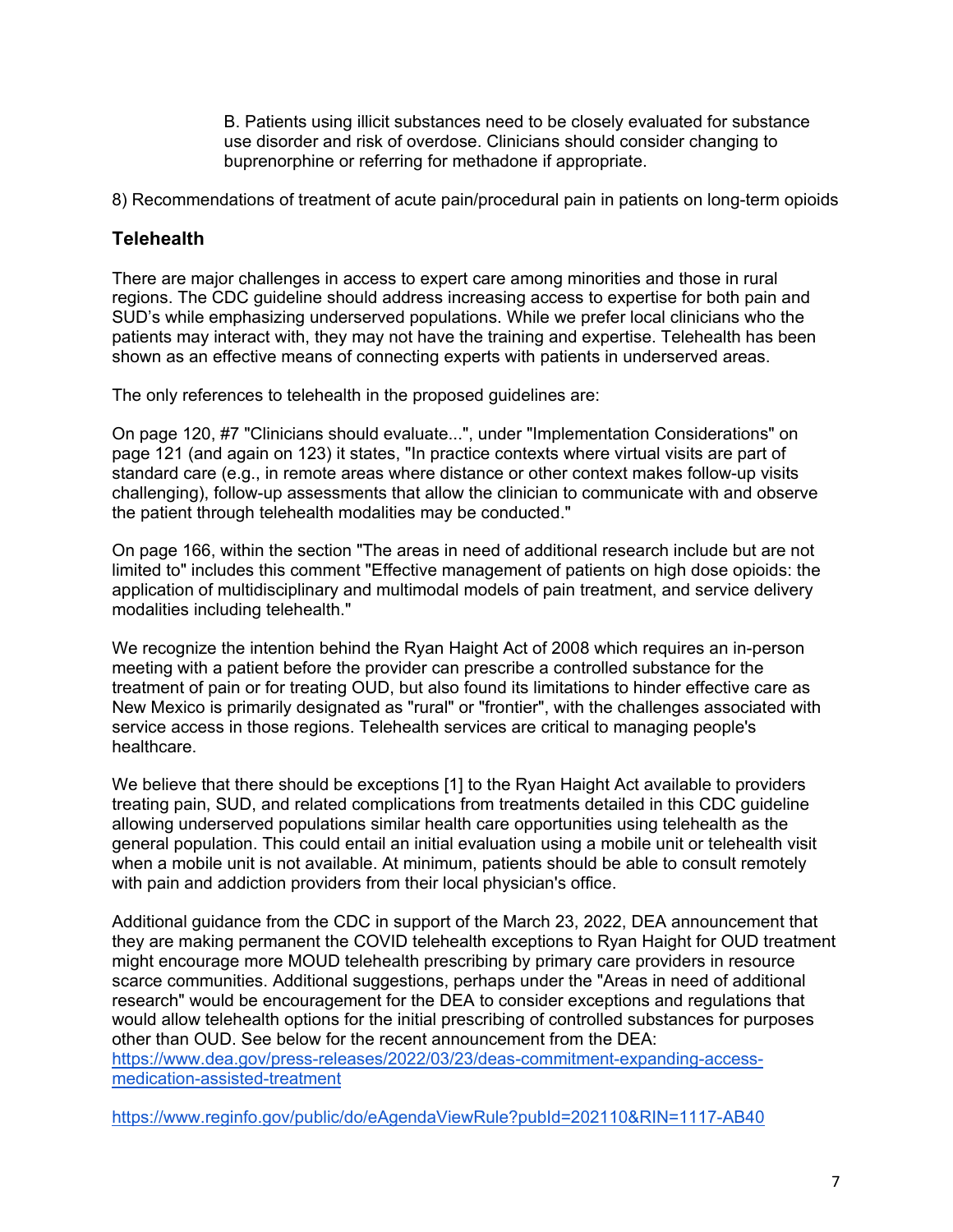### **Non-pharmacological pain management**

Over the last several decades, scores of studies have reviewed non medication treatment to manage chronic pain. While most are familiar with physical therapy, occupation therapy, decades of literature demonstrating safety in efficacy with mental health, acupuncture, chiropractors, and massage exists. These areas have dozens of randomized control trials evaluating the safety and efficacy. We believe the CDC should include a section on these minimally invasive therapies and recommend that patients should have the option to be referred. Given the wealth of information, we will focus on the published meta-analysis and professional medical societies.

## **Behavioral interventions**

Also, we recommend explicit inclusion of behavioral interventions in the recommendations. Cognitive behavioral therapy, acceptance and commitment therapy, and mindfulness-based programs have well-documented effectiveness for the treatment of chronic nonmalignant pain. Integration of such behavioral health therapies into primary care settings may optimize health resources and improve treatment outcomes. We recognize the comorbidity of depression, anxiety, post-traumatic stress disorder (PTSD) and other mental health diagnoses are nearly universally present in patients with chronic pain (Majeed, M. H., Ali, A. A., & Sudak, D. M. *The International Journal of Psychiatry in Medicine,* 2019 [https://doi.org/10.1177/0091217418791447\)](https://doi.org/10.1177%2F0091217418791447).

## **Integrative Treatments: Acupuncture and Chiropractic Medicine**

According to the American College of Physicians Practice Guidelines on Noninvasive Treatments: Acute and subacute low back pain often resolve spontaneously; however superficial heat, massage, acupuncture, and spinal manipulation are good initial treatment options. There have been few harms reported with these treatments, and those that occur are not severe. For chronic low back pain, exercise, multidisciplinary rehabilitation, acupuncture, mindfulness-based stress reduction, tai chi, yoga, motor control exercises, progressive relaxation, electromyography biofeedback training, low-level laser therapy, operant therapy, cognitive behavior therapy, and spinal manipulation are first-line options and have fewer harms compared with medication; therefore, they should be tried initially (Hauk, L. *Am Fam Physician*, 2017 [https://www.aafp.org/afp/2017/0915/p407.html\)](https://www.aafp.org/afp/2017/0915/p407.html).

There are dozens of systematic reviews with meta-analysis that have reviewed randomized control trials of acupuncture. There is strong agreement in the literature in support of acupuncture for subacute and chronic back pain, migraine prevention, and stress or tension headaches.

Washington State's Medicaid program, known as Apple Health, has an administrative body known as its Health Care Authority (HCA). In 2020, their HCA published a paper called Apple Health Nonpharmacologic Pain Treatment Coverage in which they studied information about the utility and cost-effectiveness of acupuncture, chiropractic, and massage therapy as nonpharmacologic pain treatments. They concluded that acupuncture has evidence of treatment effectiveness, is sufficiently cost-effective, and is the least costly treatment to provide, based on expected utilization. Because of this study, they requested approval from the Centers for Medicare and Medicaid Services (CMS) to add acupuncture and chiropractic benefits for adult Apple Health coverage in the state plan amendment (SPA):